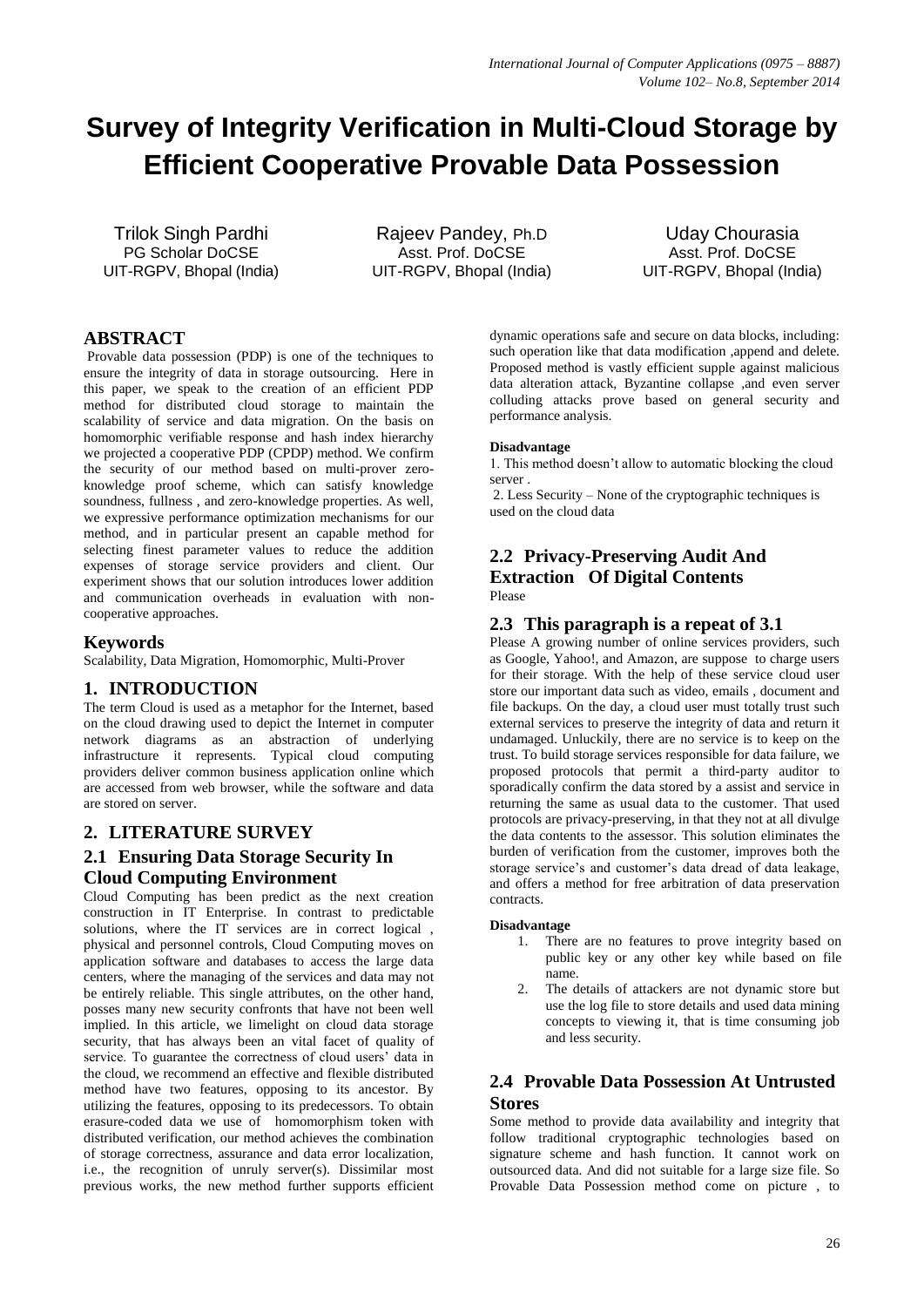ensuring the integrity and availability of file and based on RSA scheme and reduced the communication cost. But PDP method are suitable only for single cloud storage not for multi cloud storage. The cloud user maintains a invariable quantity of metadata to confirm the proof. We have two provablysecure PDP mrthods that are further competent than earlier solutions, when compared with methods that get weaker guarantees.

#### Disadvantage

- i PDP method doesn't allow to automatic blocking the cloud server.
- ii Owner's data will be stored in untrusted cloud servers.
- iii Subsequent Pages Scalable and Efficient Provable Data Possession

# **2.5 Scalable and Efficient Provable Data Possession**

To overcome the problem of Provable data Possession At Untrusted Store method they present the efficient new PDP method called The Scalable and Efficient Provable Data Possession . Which act as a powerfull deterrent to corrupt thus growing trust in the system . Recently proposed method are not capable for the large amount of data for that we use Scalable and Efficient Provable Data possession method . That method are based on an symmetric key cryptosystem and support to secure and efficient dynamic operation such as modification ,deletion ,append etc. That method gives probabilistic declaration of the untampered data which store in the server .That method are used for outsourcing of personal digital contact as a MAC, GMAIL, PICASA and OFOTO.

#### **Disadvantage**

- 1. By using the previous metadata orb response due to lack of randomness in the challenge server can deceive the owner .
- 2. The no of updates and challenges are limited .
- 3. Limitation of block insertion anywhere.

### **2.6 Page Numbering, Headers and Footers**

Do not include headers, footers or page numbers in your submission. These will be added when the publications are assembled.

# **3. EXISTING SYSTEM**

There survive different technologies and tools for multi cloud, like that Overt, VM Orchestrator and VMware vSphere. To create a distributed cloud storage podium for managing clients' data these tools provide help to cloud provider. However, if such a significant platform is helpless to security attacks, it would bring irreversible wounded to the clients. For example, the private data in any venture may be illegitimately accessed during a remote interface which supplied by a multicloud, or annals and relevant data and possibly will be vanished or tampered with when they are store into an doubtful storage pool exterior the venture. Therefore, it is requisite for cloud service providers. To present security techniques to handle their storage services.

#### Disadvantage

2. Existing system are less secure because of no modern cryptographic technique are used.

3. There are no feature to prove integrity based on public key or any other key while based on file name.

4. The details of attackers are not dynamic store but use the log file to store details and used data mining concepts to viewing it, that is time consuming job and less security. 5. Cloud user data store in untrusted cloud servers.

### **4. PROJECT AIM**

To compute the cloud securely monitoring by Third Party Authority and achieving the data integrity, batch auditing

### **5. MODULE DESCRIPTION**

### **5.1 Multi cloud storage**

The. Multi cloud storage refer to any large cooperation in which many small cloud storage used to store large amount of data . In our system the each cloud server have data blocks. Data uploaded into multi cloud by cloud user. Cloud computing surroundings is constructed based on open architectures interfaces, that have the ability to add in multiple internal and/or external cloud services mutually to afford elevated interoperability. We call such a distributed cloud surroundings as a multi-Cloud . A multi-cloud permits clients to fluently access his/her possessions remotely throughout interfaces.

# **5.2 Cooperative PDP**

Cooperative PDP (CPDP) method is an efficient PDP method to verifying the availability and integrity in multi cloud storage. It contains three-layered index hierarchy and zeroknowledge property. Through this method computation cost of client and storage service providers would be reduced. This method based on modern cryptographic techniques without compromising data privacy.

# **5.3 Data integrity**

Data Integrity is very key feature of cloud computing. The data should not obtain customized without intentionally. The data should remain intect unless it is customized by authorized person.

# **6. THIRD PARTY AUDITOR**

The Trusted Third Party (TTP) is an organization that's authorized by an another organization to manage or process identifiable data for a specific purpose . Trusted Third Party provide interaction between two parties and both trust the third party. In our system stored verification parameters and for these parameters provide public query services. The Trusted Third Party, observe the cloud user data and uploaded in the distributed cloud. In multi-cloud surroundings each cloud server have user data blocks. If any edition tried by cloud user a alert is sent to the Trusted Third Party.

### **7. CONCLUSION**

In this paper we proposed the construction of an efficient PDP method for distributed cloud storage. On the basis on hash index hierarchy and homomorphic verifiable response we projected a cooperative PDP (CPDP) method, that's support to dynamic query such as insertion ,deletion append and modification etc on multiple storage servers. We also explained that our method offer all security assets follow to zero knowledge interactive proof system, therefore that it can resist different attacks which deployed in cloud as a public audit service. Moreover, we optimized the probabilistic uncertainty and intervallic verification to recover the audit

<sup>1.</sup> In existing system doesn't have feature of automatic blocking the cloud server.